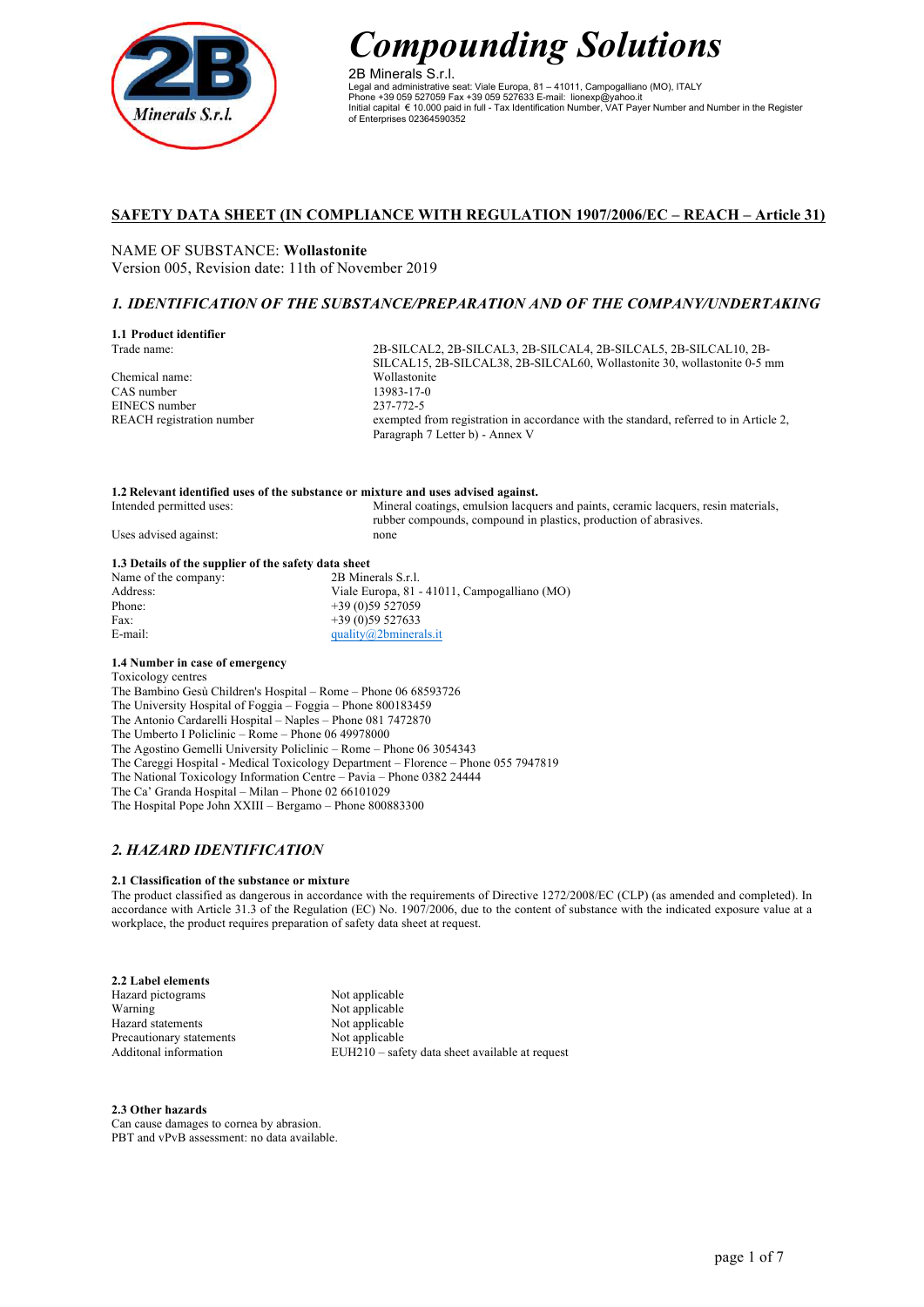

2B Minerals S.r.l. Legal and administrative seat: Viale Europa, 81 – 41011, Campogalliano (MO), ITALY Phone +39 059 527059 Fax +39 059 527633 E-mail: lionexp@yahoo.it Initial capital € 10.000 paid in full - Tax Identification Number, VAT Payer Number and Number in the Register of Enterprises 02364590352

# *3. COMPOSITION/INFORMATION ON INGREDIENTS*

#### **3.1 Chemical identity**

| Chemical name:      | Wollastonite > 98%     |
|---------------------|------------------------|
| Synonyms:           | Calcium Meta-silicate. |
| Chemical formula:   | $Ca_2Si_2O_6$          |
| CAS number          | 13983-17-0             |
| EC number           | 237-772-5              |
| <b>INDEX NUMBER</b> | Not classified         |

The product contains crystalline silica (respirable fraction, CAS 14808-60-7, CE 238-878-4) classified as STOT RE 1 (H372i) in concentrations lower than 1%.

The percentage of free crystalline silica (respirable fraction) - indicated above - was conservatively calculated considering the entire granulometric fraction with the average diameter of below 10  $\mu$ m as respirable. This is in accordance with what is claimed by ACGIH (*American Conference of Governmental Industrial Hygienists*), whose opinion is that 100% of the inhaled dust with the granulometry larger than 10 µm does not reach the lungs. For detail information on the real granulometric composition of the product please contact the supplier.

The complete classification and hazard statements are included in section 16.

# *4. FIRST AID MEASURES*

#### **4.1 Description of first aid measures**

| Skin contact: | Wash with water and soap. If skin irritation occurs: seek medical attention.                  |
|---------------|-----------------------------------------------------------------------------------------------|
| Eye contact:  | Rinse with plenty of water for at least 15 minutes, lifting the upper and lower evelids. Seek |
|               | medical attention if irritation persists.                                                     |
| Ingestion:    | If the person did not lose consciousness, rinse mouth with water. When symptoms occur:        |
|               | seek medical attention.                                                                       |
| Inhalation:   | Move the victim away from the hazard zone to fresh air. In case of respiration problems,      |
|               | seek medical attention.                                                                       |

#### **4.2 Most important symptoms and effects both acute and delayed**

A prolonged exposition and/or a massive inhalation of respirable free crystalline silica may cause pulmonary fibrosis, usually known as silicosis. The principle symptoms of silicosis are cough and shortness of breath. An increase of the risk of pulmonary cancer was noticed in people affected by silicosis.

## **4.3 Indication of any immediate medical attention and special treatment needed**

Where necessary, seek medical attention and hand over this safety data sheet to a doctor. Treatment depending on symptoms. No special recommendations.

# *5. FIRE-FIGHTING MEASURES*

## **5.1 Extinguishing media**

The product is refractory. **Proper extinguishing media:** Use an extinguishing medium adapted to the nature of fire. **Improper extinguishing media:** No information available.

#### **5.2 Special hazards arising from the substance or mixture**

The nature of degradation products is unknown.

#### **5.3 Advice for fire-fighters**

Use complete fire protection. Extinguishing water should not be drained to the sewerage system. Contaminated extinguishing water and fire residues should be disposed in accordance with the laws in force. **Equipment**

Working clothes fit for fire fighting, open circuit compressed air breathing apparatus (EN 137) equipped with fire protection (EN 469), protective gloves for fire-fighters (EN 659) and fire-fighter's footwear (HO A29 or A30).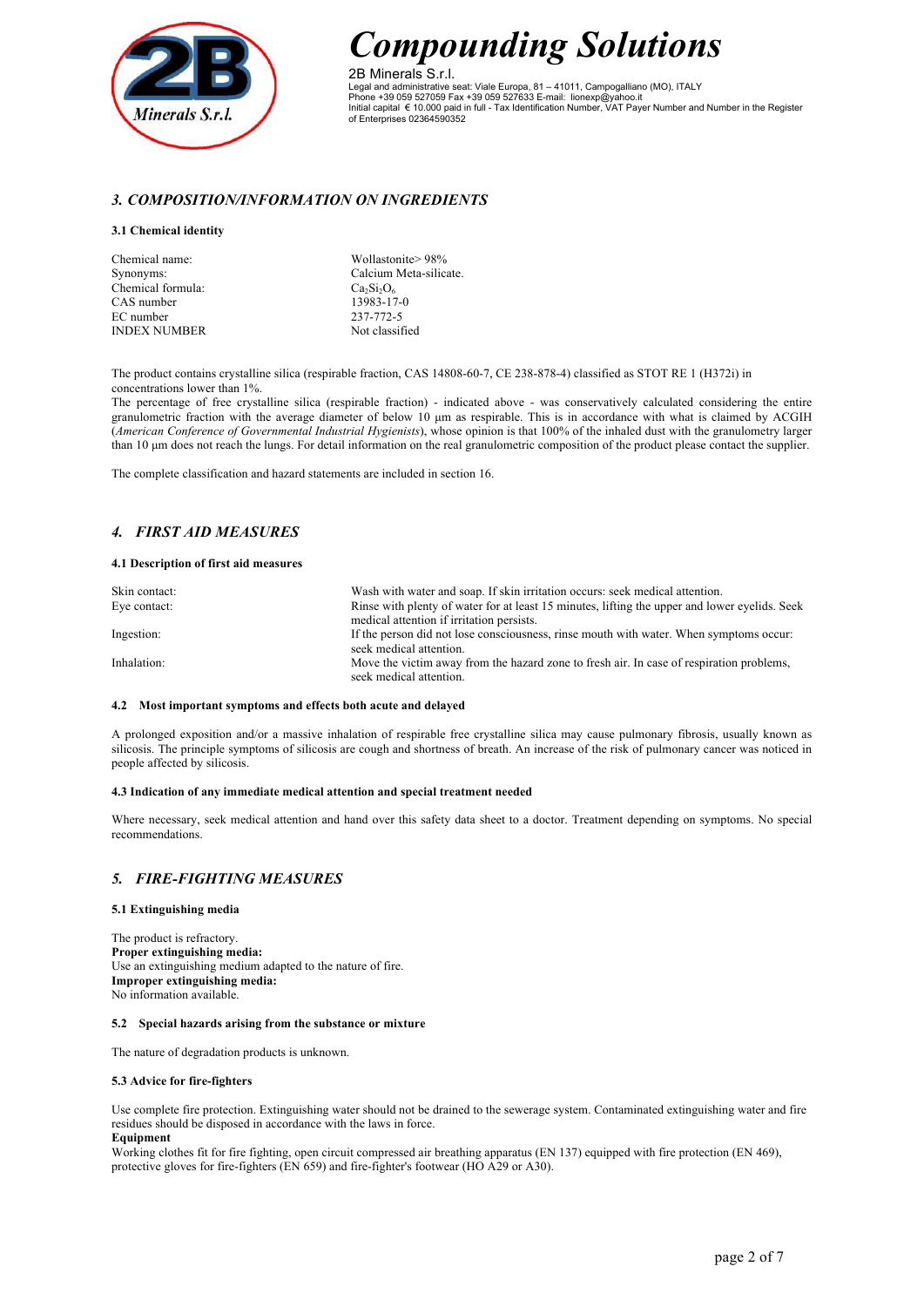

2B Minerals S.r.l. Legal and administrative seat: Viale Europa, 81 – 41011, Campogalliano (MO), ITALY Phone +39 059 527059 Fax +39 059 527633 E-mail: lionexp@yahoo.it Initial capital € 10.000 paid in full - Tax Identification Number, VAT Payer Number and Number in the Register of Enterprises 02364590352

# *6. ACCIDENTAL RELEASE MEASURES*

## **6.1 Personal precautions, protective equipment and emergency procedures**

Use personal protective equipment. Evacuate the persons to a safe place. Avoid dust formation. Provide appropriate ventilation.

#### **6.2 Environmental precautions**

Avoid release of material and its contact with soil, watercourses, sewerage systems. In case of release of materials into watercourses, soil or sewerage system, inform competent authorities.

### **6.3 Methods and materials for containment and cleaning up**

Recycle, where possible. Waste should be disposed of according to the laws in force. In order to prevent dust formation, avoid dry cleaning and use wet cleaning systems or vacuum cleaners.

#### **6.4 Reference to other sections**

Information concerning personal protective equipment, see: section 8. Disposal, see: section 13.

# *7. HANDLING AND STORAGE*

#### **7.1 Precautions for safe handling**

Avoid dust formation. Avoid contact with eyes and skin. Provide proper ventilation in areas where dust formation is likely. In case of insufficient ventilation, use suitable respiratory protective equipment (see: section 8). Empty containers with product residues may be dangerous.

## **7.2 Conditions for safe storage, including any incompatibilities**

Technical measures/precautions: provide removal of dust formed during loading to silos. Keep the product in closed containers or bags, preventing their accidental release. Store in a cool and dry place with good ventilation. Protect against moisture. Store in the original unopened container.

### **7.3 Specific end use(s)**

No information available.

# *8. EXPOSURE CONTROLS/PERSONAL PROTECTION*

#### **8.1 Control parameters**

At workplaces where dust is dispersed, observe the exposure limits determined in the laws in force (for example: total dust, respirable dust, crystalline silica respirable dust). Crystalline silica respirable dust: OEL (EU) =  $0.1$  mg/m3 (inhalable fraction, 8h)

#### **8.2 Exposure controls**

| Recommended technical controls: | Provide proper ventilation and filtration in areas where dust formation is likely. Respect the<br>limits for the emissions in the atmosphere.<br>Wash hands carefully before breaks and after work. Take off and wash the dusted clothing.<br>See also section 7.                                                                                                                                                                                                                                                         |
|---------------------------------|---------------------------------------------------------------------------------------------------------------------------------------------------------------------------------------------------------------------------------------------------------------------------------------------------------------------------------------------------------------------------------------------------------------------------------------------------------------------------------------------------------------------------|
| Respiratory protection:         | In case of exposure to dust concentrations higher than limits, use appropriate respiratory<br>protective equipment with protection level or meeting the requirements of the relevant EC<br>standards (facial, filtering, certified according to EN 149 or dust mask, certified according to<br>EN 140). In case of insufficient ventilation the use of appropriate breathing apparatus is<br>recommended. We recommend to use a facial mask covering the mouth and the nose,<br>equipped with the P3 filter (UNI EN 143). |
| Eye protection:                 | During work with the product, wear protective glasses with lateral protection wings, meeting<br>the requirements of UNI EN 166.                                                                                                                                                                                                                                                                                                                                                                                           |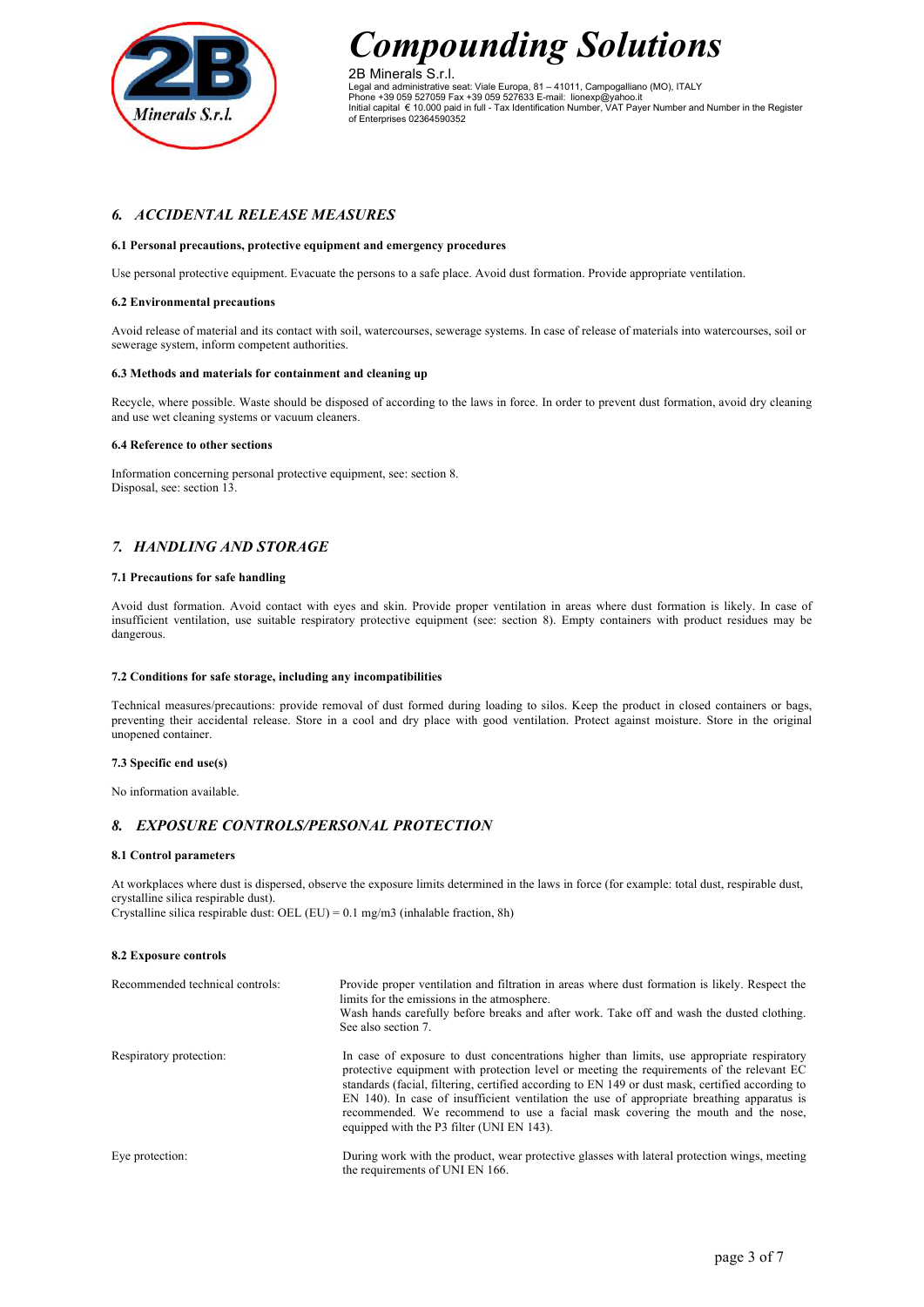

2B Minerals S.r.l. Legal and administrative seat: Viale Europa, 81 – 41011, Campogalliano (MO), ITALY<br>Phone +39 059 527059 Fax +39 059 527633 E-mail: lionexp@yahoo.it<br>Initial capital € 10.000 paid in full - Tax Identification Number, VAT

| Hand protection:                 | Normally not required.                        |
|----------------------------------|-----------------------------------------------|
| Skin protection:                 | Normally not required.                        |
| Environmental exposure controls: | Avoid dust formation, prevent wind dispersal. |

# *9. PHYSICAL AND CHEMICAL PROPERTIES*

## **9.1 Information on basic physical and chemical properties**

| Appearance and colour:                 | Solid, dust, white                                                 |
|----------------------------------------|--------------------------------------------------------------------|
| Odour:                                 | Odourless                                                          |
| Odour threshold:                       | Not applicable                                                     |
| $pH$ :                                 | 8 (water suspension)                                               |
| Melting point:                         | $>300^{\circ}$ C                                                   |
| Boiling point/range:                   | Not applicable                                                     |
| Flash point:                           | Not applicable                                                     |
| Evaporation rate:                      | Not applicable, solid                                              |
| (Solid/gas) flammability:              | Not applicable to inorganic substances                             |
| Flammability/explosive limits:         | Not applicable                                                     |
| Vapour pressure:                       | Not applicable to substances with a melting point $>300^{\circ}$ C |
| Vapour density:                        | Not applicable                                                     |
| Relative density:                      | $2,8-2.9$ cm3                                                      |
| Solubility:                            | Insoluble in water                                                 |
| Partition coefficient n-octanol/water: | Not applicable, inorganic substance                                |
| Auto-ignition temperature:             | Not applicable, substance is not auto-igniting                     |
| Decomposition temperature:             | Not applicable to substances with a melting point $>300^{\circ}$ C |
| Viscosity:                             | Not applicable                                                     |
| Explosive properties:                  | Non-explosive                                                      |
| Oxidising properties:                  | Non-oxidizing                                                      |
| 9.2. Other information                 |                                                                    |
| Shape:                                 | crystalline                                                        |

# *10. STABILITY AND REACTIVITY*

## **10.1 Reactivity**

No special reaction with other substances under normal use and storage conditions.

## **10.2 Chemical stability**

Product stable under normal use and storage conditions.

#### **10.3 Possibility of hazardous reactions**

No hazardous reactions under normal use and storage conditions.

#### **10.4 Conditions to avoid**

Avoid dust formation.

### **10.5 Incompatible materials**

No information available.

### **10.6 Hazardous decomposition products**

Under normal use and storage conditions, there are no hazardous decomposition products.

# *11. TOXICOLOGICAL INFORMATION*

#### **11.1 Information on toxicological effects**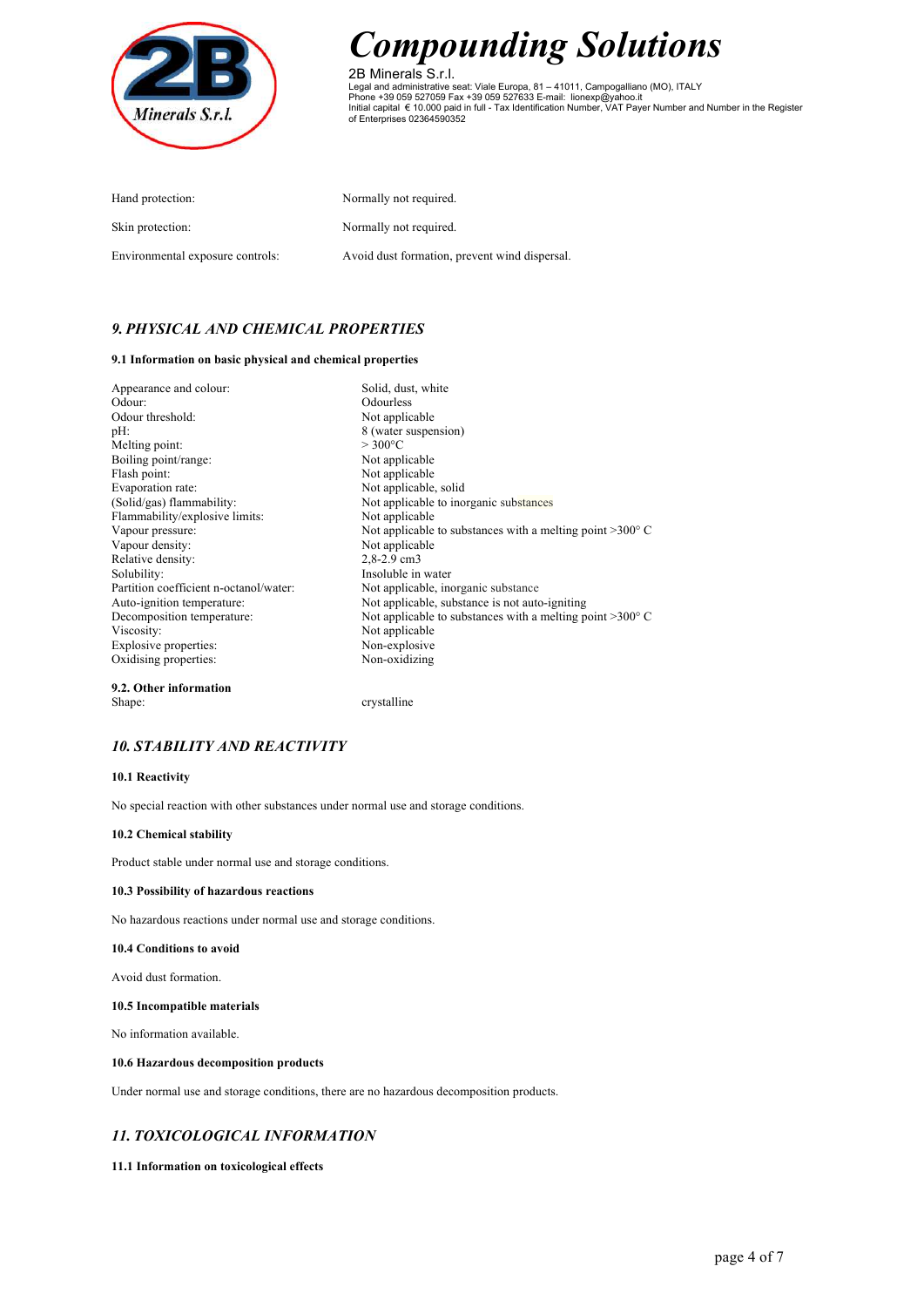

2B Minerals S.r.l. Legal and administrative seat: Viale Europa, 81 – 41011, Campogalliano (MO), ITALY Phone +39 059 527059 Fax +39 059 527633 E-mail: lionexp@yahoo.it Initial capital € 10.000 paid in full - Tax Identification Number, VAT Payer Number and Number in the Register of Enterprises 02364590352

No detailed data on the product available.

### **Acute toxicity**

LC50 Mixture (vapour inhalation): Not classified (no significant components). LC50 Mixture (vapour/dust inhalation): Not classified (no significant components). LD50 Mixture (oral contact): Not classified (no significant components). LD50 Mixture (skin contact): Not classified (no significant components). **Skin corrosion/irritation** Classification criteria for this hazard class are not met. **Serious eye damage/irritation** Classification criteria for this hazard class are not met. **Respiratory or skin sensitisation** Classification criteria for this hazard class are not met. **Germ cell mutagenicity** Classification criteria for this hazard class are not met. **Carcinogenicity** Classification criteria for this hazard class are not met. **Reproductive toxicity** Classification criteria for this hazard class are not met. **Specific target organ toxicity (STOT) — single exposure** Classification criteria for this hazard class are not met. **Specific target organ toxicity (STOT) — repeated exposure** In case of prolonged or repeated exposure, the product causes lung damage. Due to prolonged exposure, crystalline silica causes silicosis or other lung diseases. **Aspiration hazard** Classification criteria for this hazard class are not met.

Impact on health

Prolonged and/or massive inhalation of dust containing free respirable crystalline silica may cause silicosis, nodular pulmonary fibrosis due to the deposition of respirable crystalline silica particles in the lung alveoli.

In 1997 IARC (International Agency for Research on Cancer) put crystalline silica on list of substances having carcinogenic effect on humans, but indicated that "carcinogenicity in humans has not been found in all analysed industrial conditions. Carcinogenic effect depends on characteristics of crystalline silica or external factors referring to the biological and physical condition of both the environment and humans".

IOM (Occupational Medicine Institute) declared that "the data following the epidemiological studies is inadequate to determine whether crystalline silica should be considered carcinogenic in humans, and it is possible to observe sensitivity to risk of lung cancer in persons suffering from silicosis, even if it is impossible to determine its direct impact".

SCOEL (European Commission's Scientific Committee for Occupational Exposure Limits) in 2002 affirmed that "the main effect in humans of the inhalation of respirable crystalline silica is silicosis. There is sufficient information to conclude that the relative lung cancer risk is increased in persons with silicosis (and apparently, not in employees without silicosis who are exposed to silica dust in quarries and ceramic industry). Therefore, preventing the onset of silicosis will also reduce cancer risk (...)".

# *12. ECOTOXICOLOGICAL INFORMATION*

There are no data on ecotoxicity of product, a substance often present in the environment. It is not possible to predict the detailed and negative environmental effects.

## **12.1 Toxicity**

No information available.

## **12.2 Persistence and degradability**

No information available.

#### **12.3 Bioaccumulative potential**

No information available.

#### **12.4 Mobility in soil**

No information available.

## **12.5 Results of PBT and vPvB assessment**

PBT and vPvB assessment: not applicable.

#### **12.6 Other adverse effects**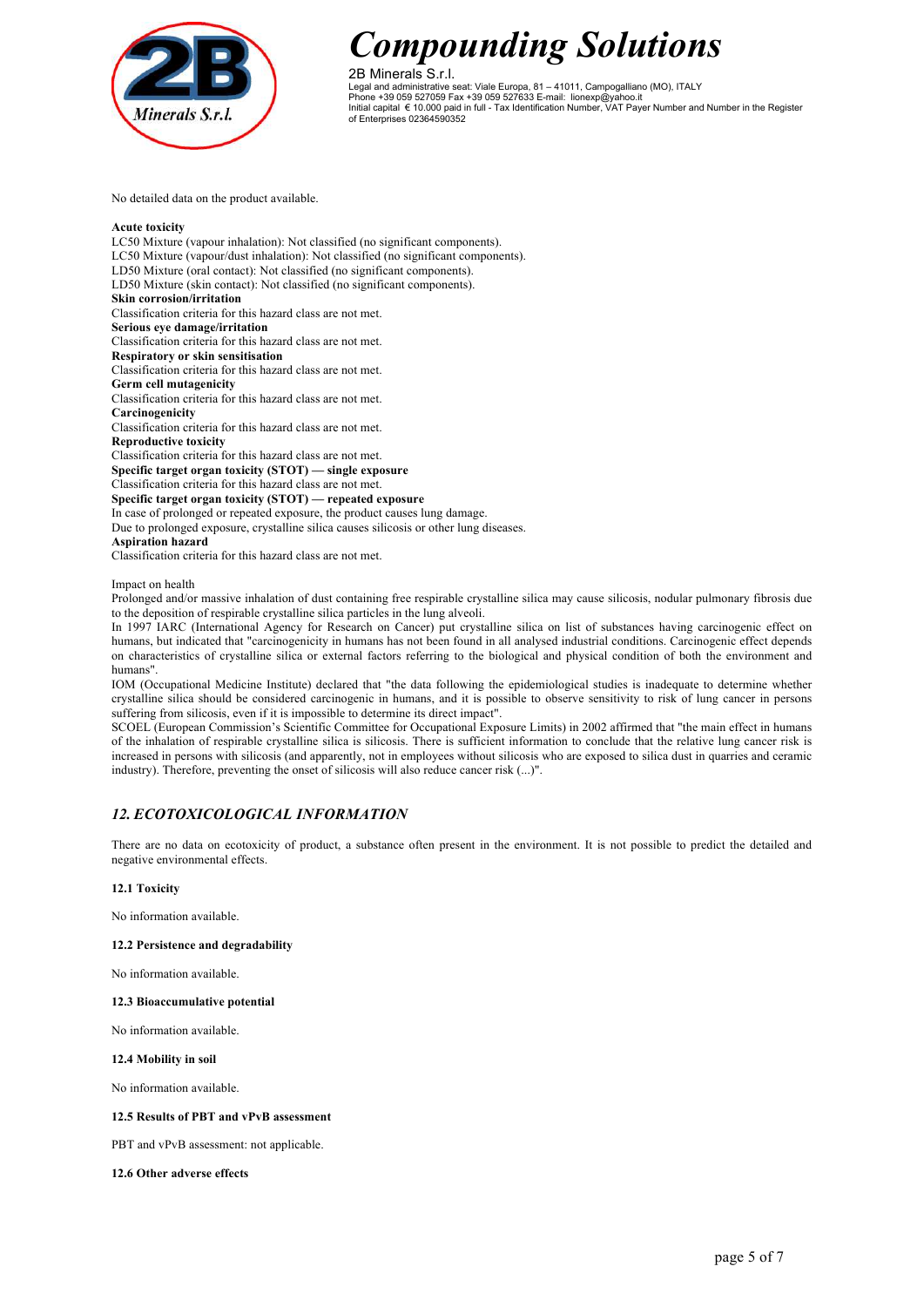

2B Minerals S.r.l. Legal and administrative seat: Viale Europa, 81 – 41011, Campogalliano (MO), ITALY Phone +39 059 527059 Fax +39 059 527633 E-mail: lionexp@yahoo.it Initial capital € 10.000 paid in full - Tax Identification Number, VAT Payer Number and Number in the Register of Enterprises 02364590352

No important effects or known critical hazards.

# *13. DISPOSAL CONSIDERATIONS*

## **13.1 Waste treatment methods**

Disposal of residues/ unused product: can be disposed of in dumps in compliance with the laws in force. The material must be covered to prevent emission of dust. Recycling is preferable to elimination, where possible. Observe the laws currently in force. Packaging: comply with the regulations concerning recyclable materials. In any event, it is necessary to prevent dust formation due to residues present in the packing, and to provide the worker with adequate protection. Observe the laws currently in force.

## *14. TRANSPORT INFORMATION*

**14.1 UN number**

Not applicable.

**14.2 UN proper shipping name**

Not applicable.

**14.3 Transport hazard class(es)**

Not applicable.

### **14.4 Packing group**

Not applicable.

### **14.5 Environmental hazards**

Not applicable.

## **14.6 Special precautions for user**

Not applicable.

## **14.7 Transport in bulk according to Annex II of MARPOL and the IBC Code**

Not applicable.

# *15. REGULATORY INFORMATION*

## **15.1 Safety, health and environmental regulations/legislation specific for the substance or mixture**

Information regarding the laws may not be comprehensive. This product may be subject to other regulations. Regulation (EC) No. 1907/2006 (REACH) as amended. Annex XIV – List of substances subject to authorisation: none Annex XVII – Restrictions related to the product or the substances contained: Restrictions related to the product: point 3 Restrictions related to the substances contained: none Substances included in a candidate list (Article 59 of the Regulation (EC) No. 1907/200/ (REACH): none

#### **15.2 Chemical safety assessment**

The substance exempt from the obligation of registration pursuant Article 2, Paragraph 7 of the Regulation (EC) No. 1907/2006. The substance exempt from the obligation of chemical safety assessment.

# *16. OTHER INFORMATION*

This Safety Data Sheet has been drawn up according to the requirements of the Regulations1907/2006/EC, 830/2015/EC, 1272/2008/EC. Update of the entire document.

#### Full text of recommendations on hazards and classifications: H372 - Causes damage to organs (lungs) through prolonged or repeated exposure through respiratory tracts (inhalation).